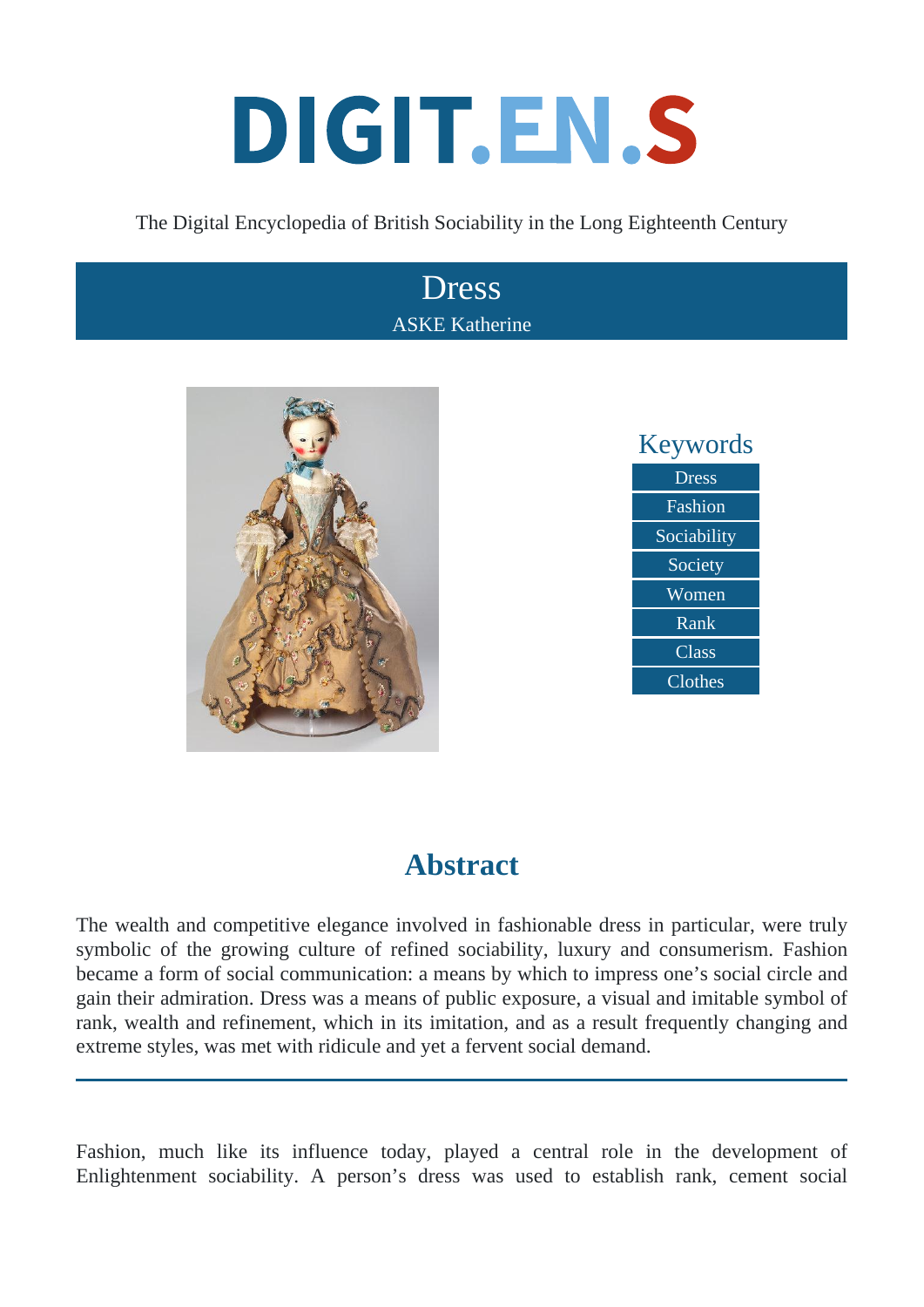relationships, generate friendship and social gossip, and even indicate political allegiance. The wealth and competitive elegance involved in fashionable dress in particular, were truly symbolic of the growing culture of refined sociability, luxury and consumerism.

According to Neil McKendrick, 'Fashion was the key used by many commentators to explain the forces of social imitation, social emulation, class competition and emulative spending'. McKendrick refers to Bernard Mandeville Tshe Fable of the Bee (\$1723), suggesting he 'recognized that elegant clothes could serve as an overt statement of social superiority'. February 1731 The Gentleman's Magazine rote, 'By the fashion, figure, and colour of the cloaths, we may form a judgment of the sentiments and qualities of the 2 nlink evise, for Oliver Goldsmith, 'dress has a mechanical influence upon the mind, and we naturally are awed into respect and esteem at the elegance of those, whom even our reason would teach to contemn'3 Dress not only offered a visual symbol of rank and wealth, but could also emanate taste, allow the wearer an air of refinement, or even distinguish one from the fashionable competition.

However, the problem with establishing visual indicators is that they are easily emulated. In her study of women's clothing in the eighteenth century, Jennie Batchelor warns that fashion presented a threat to the social hierarchy, as 'both a means of self-expression and a potenti facilitator of false self-creation. For women in particular their choice of dress was accused of being calculated, chosen to show off their best features, or simply to compete with other similarly ranked ladies. So while dressing oneself could be a creative endeavour, it came with a necessity for social awareness. The skill of revealing and concealing what one seemed fit to do in particular social company meant that certain modes of fashionable attire were established, especially at court and other public events, and these were always reflective of the individual's social rank and wealth. With dress intrinsically linked to the concept of sociability, particularly for women, creativity and fashion were at the height of social sophistication.

Ahead of particular social events, wealthier women would send invitations for private viewings to show off any new fashionable investments and to gauge the competition – to be the best dressed was paramount. However, with the increasing availability of new and exciting fashions accompanying the century's commercial and economic growth, those in positions of influence (and with the wealth to experiment with different styles) had to make each dress more elaborate than the last, and as fashions inevitably tired, the once highl sought designs quickly passed into second-hands. As new gowns replaced the old, these we handed down or sold on, meaning the markets were saturated with luxury garments and accessories, albeit at least a season behind, at almost affordable prices.

This was becoming a growing concern, and the first editior hef Ladies Library (1714), in the chapter on 'Dress', suggests that rank has become almost indistinguishable through the imitation of fashion :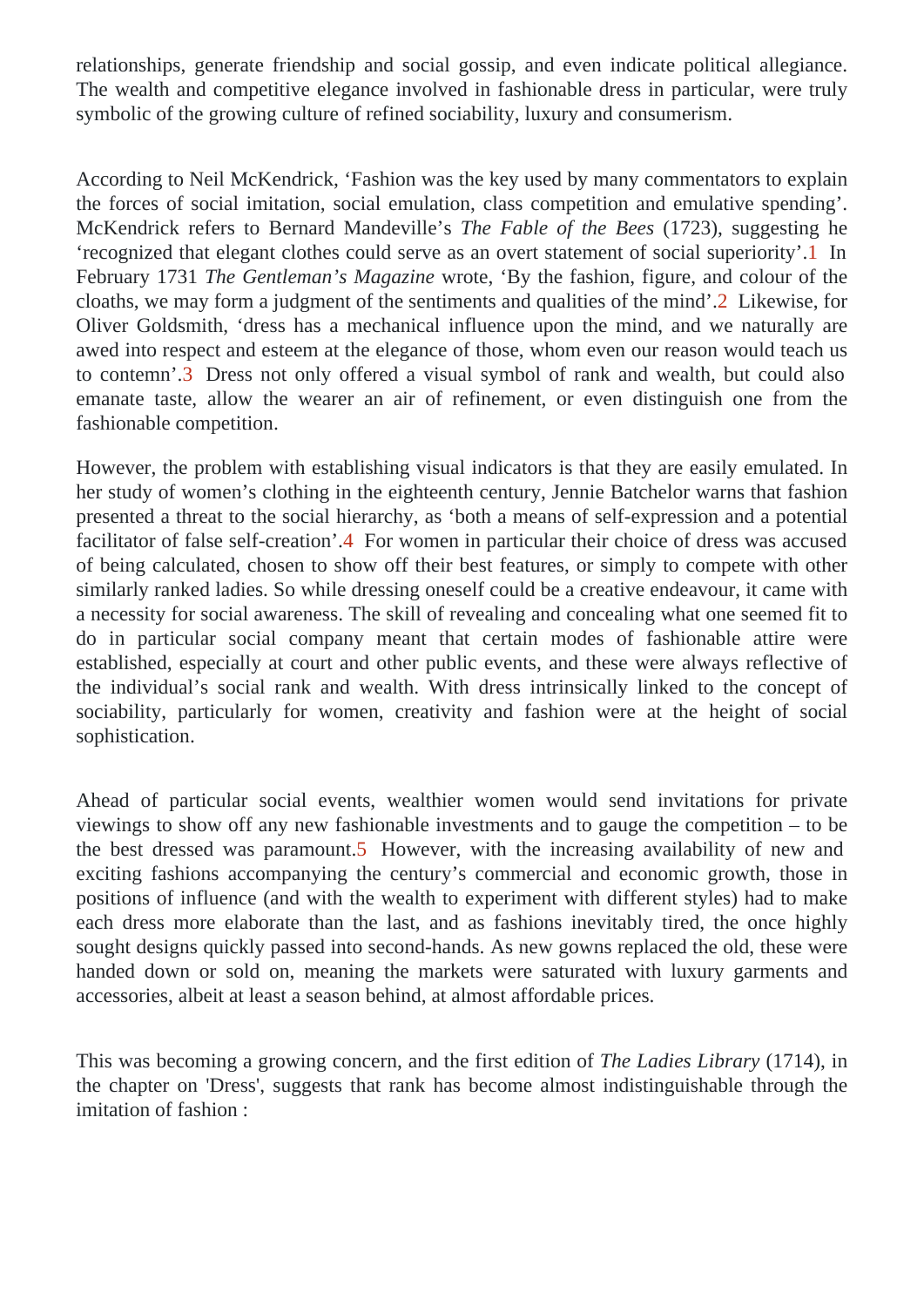'Men and Women should content themselves with that sort of Clothing which agrees with their Sex and Condition, not striving to exceed or equal that of a higher Rank, nor raise Envy in their own. What Difference is there now between the Dress of Caitizen and a Courtier, of a Taylor and a Gentleman of a Servant and a Master? The Maid is very often mistaken for the Mistress and the Valet for my Lord' $6$ 

On this topic, Batchelor quotes Mandeville that at the lower end of the social spectrum, the 'poorest labourer's wife […] half-starve[s] her self and her husband' to purchase a 'secondhand gown and petticoat' and, to keep up momentum, 'women of quality', 'frightened to see merchants' wives and daughters dressed like themselves', contrive new 'modes' to distinguish themselves, thereby starting the fashion cycle againtichelor 7) Indeed, as Jessica Munns and Penny Richards suggest, the availability of luxury garments on the second-hand markets, often handed down to servants, or worse, stolen from mistresses houses, 'merely accelerated the rate of change: whereas styles used to alter by the decade then annually, by the end of the century they were altering on a monthly basis  $-$  – in time, new less easily copied criteria of elegance had to be invented.

This is one of the reasons that eighteenth-century fashions became a feat of expense and extremity – fuelled by a need to distinguish oneself not only from the lower classes, but also from one's peers. According to Hannah Greig, 'Wearing appropriate dress was an essential passport for access, and the clothing demanded by court events followed specific protocols. [...] Personal bills and household accounts reveal the staggering expense that could be incurred to equip a person for regular attendance at court.' (Greig 115-116) Writinges (1789), Kerr and Co. Embroiderers to the Royal Family,

> '[...] respectfully beg leave to recommend to the Ladies, the Regency Bandeaux, Coronet, and Star, for the Head Dress and Trimmings; also the Versailles Sashes, Buttons for Dresses, &c. which from the novelty of the Designs, masterly style they are executed in, the dignity they add to the dress, the becoming grace and elegance they give to the FAIR SEX, is beautiful beyond description. – Ladies may have the Sashes painted, plain, or in colours. – Patterns drawn and paintings for embroidery. [...] Rich Patterns for Gentlemen's Suits of Embroidery, a Variety of embroidered Dress and Frock Waistcoats, figured Velvets, Sattins, Vigonias, Beavers, Ratteens, plain and striped Cloths, and every other Article for Dress.'

Advertisements such as these for tailors and embroiders suggest that luxury and craftsmanship were the distinguishing factors for a person's quality of dress, and therefore their social standing.

As fashionable dress became ever more involved with wealth and visual spectacle, it moved further away from the reaches of the lower ranks, and even stretched the pockets of Dukes and Duchesses (reig 116). Corsets got tighter, waists got smaller, skirts got bigger, fabrics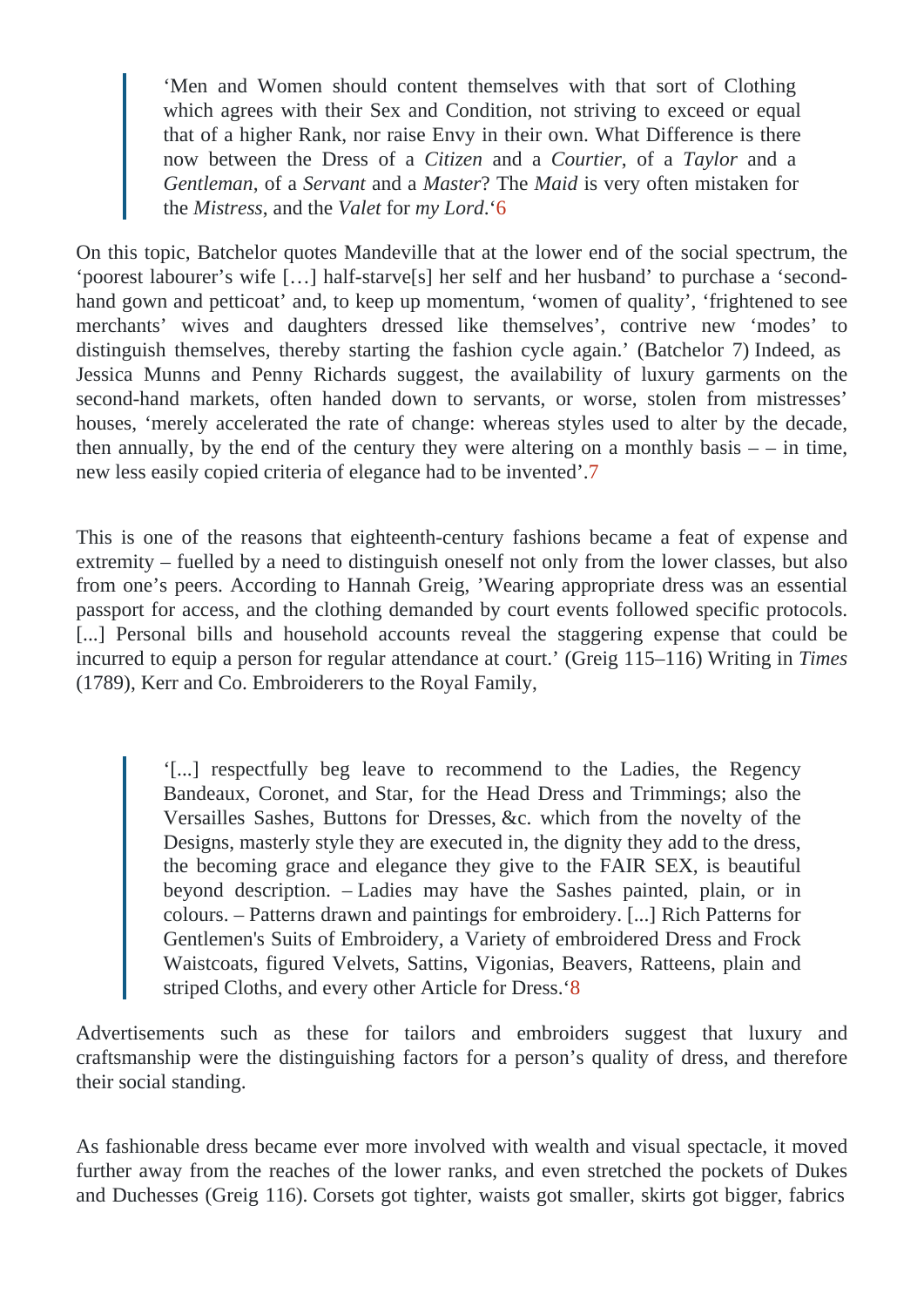were more expensive and elaborately embroidered, silks, velvets and lace were a standard at court, fine headdresses and jewellery could add yet more luxury to the final image, and the bigger the hair, the bette G (eig 115–121) As luxury fashion was a growing expectation for many social circles, particularly at court, forming a distinctive look, and out-doing last season's gowns, now on the backs of the working classes, demanded a constant monetary expense and continual social assessment of the latest fashions and those items gracing the astringed bodies of the most stylish women.

Much like celebrities today, people in a position of influence could direct the next fashionable trends. Georgiana, Duchess of Devonshire for example, is said to have popularised the ostrich-feather headdress and extravagant towering hairstyles cording to Hannah Greig, the Countess of Strafford, in a bid to gain favour with Queen Anne, designed a dress covered in diamonds and gold trim, and dad the most jewels of anybody there are 120) It is clear that as the upper end of the social hierarchy clambered to distinguish itself from the lower, it also sparked internal competition.

While the idea of dressing one's person to match their rank and distinguish their refinement within sociable company was the appeal of fashion, somewhere in its extremity the individual was lost. As Richard Campbell notes Time London Tradesman (1747):

> 'There are Numbers of Beings in about this Metropolis who have no other identical Existence than what the Taylor, Milliner, and Perriwig-Maker bestow upon them: Strip them of these Distinctions, and they are quite a different Species of Beings; have no more Relation to their dressed selves, than they have to the Greatogul, and are as insignificant in Society as Punch, deprived of his moving Wires, and hung upon a Reg.

While it could be argued that dress created a visually legible statement of the individual and how they chose to adorn their body, in reality, judging the quality of a person's character from their dress, particularly if it was second-hand, was not entirely straightforward.

The Gentleman's Magazin bowever, offered some advice on the subject:

'As Dress has a strong Influence on the Mind, so it shews the Temper and Disposition of the Person wearing it; those who appear fondest hot waing and glittering Outside are commonly of weak Minds, vain, empty, and effeminate. When People imagine they shall be respected the more for the Cut of a Sleeve the Tuck of a Sword the Tail of a Wig, the Trimming of a Coat, or the Clock of  $\delta$ tocking it is evident their sole Merit is derived from the Taylor, Milliner, Barber, or some other inferid Mechanick [...] But not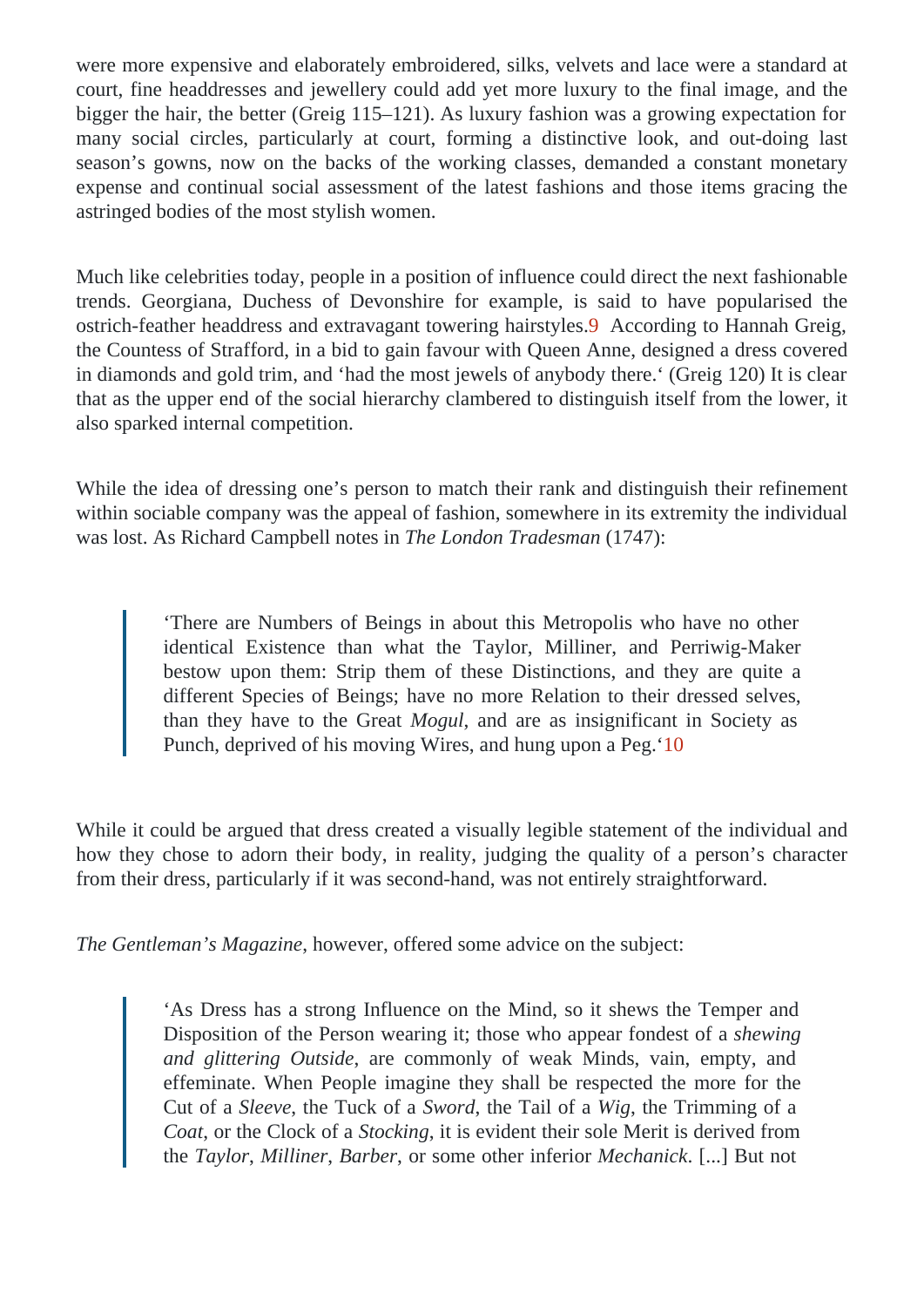designing to treat particularly of Mens Dress, he proceeds to reminaline Sex that however they may shine **Brocade and Diamonds** Modesty is their brightest and most valuable nament 11

The moral standpoint against such flamboyant expense dittering was at once a gentle reminder of the necessity for virtue and modesty to accompany one's clothing, but also a forewarning against forming ideas of respect and taste – two crucial factors of Enlightenment sociability – based on something as immaterial, and as easily imitated, as dress.

1. Neil McKendrick, 'Commercialization of Fashion', in Neil McKendrick, John Brewer and J. H. Plumb (eds), The Birth of a Consumer Society: The Commercialization of Eighteenth-Century England (London: Europa, 1982), p. 34–99, p. 52.

2. [Anon.], 'Grub Street Journal', in The Gentleman's Magazine (11 February 1731, no. 58), p. 56–57.

3. Oliver Goldsmith, The Life of Beau Nash (London: J. Newbery, 1762), p. 10.

4. Jennie Batchelor, Dress, Distress and Desire: Clothing and the Female Body in Eighteenth-Century Literature (Basingstoke: Palgrave Macmillan, 2005), p. 3.

5. See Hannah Greig, The Beau Monde: Fashionable Society in Georgian London (Oxford: Oxford University Press, 2013), p. 119.

6. [Anon.], The Ladies Library, Written by a Lady. Published by Mr. Steele, vol. 1 of 3 (London: Jacob Tonson, 1714), p. 45.

7. Jessica Munns and Penny Richards (eds), 'Introduction' in The Clothes that Wear Us: Essays on Dressing and Transgressing in Eighteenth-Century Culture (London: Associated University Presses, 1999), p. 9–32, p. 23. Munns and Richards note: 'The clothes were, perhaps, not always given. Perusal of the criminal records of the eighteenth century reveal a large number of cases in which employers accuse their servants of stealing their clothing' (p. 32). See J. C. Flugel, The Psychology of Clothes (London: Hogarth Press, 1930), p. 117–119, and John Harvey, Men in Black (Chicago: University of Chicago Press, 1995).

8. [Advertisement], 'New Fashion Dress, no. 28, St. James's Street', in Times, Friday 6 February (London, 1789).

9. Amanda Foreman, 'Cavendish, Georgiana, duchess of Devonshire (1757–1806)', Oxford Dictionary of National Biography (Oxford: OUP, 2004) online edn, accessed via: (http://www.oxforddnb.com/view/article/4934).

10. Richard Campbell, The London Tradesman (London: T. Gardner, 1747), p. 191.

11. [Anon.], 'Of Dress and Modesty' in The Gentleman's Magazine (25 September 1731, no. 155), p. 388–389.

## Cite this article

ASKE Katherine, "Dress'The Digital Encyclopedia of British Sociability in the Long Eighteenth Centur [online], ISSN 2803-2845, Accessed on 07/07/2022, URL: https://www.digitens.org/en/notices/dress.html

#### Further Reading

Primary: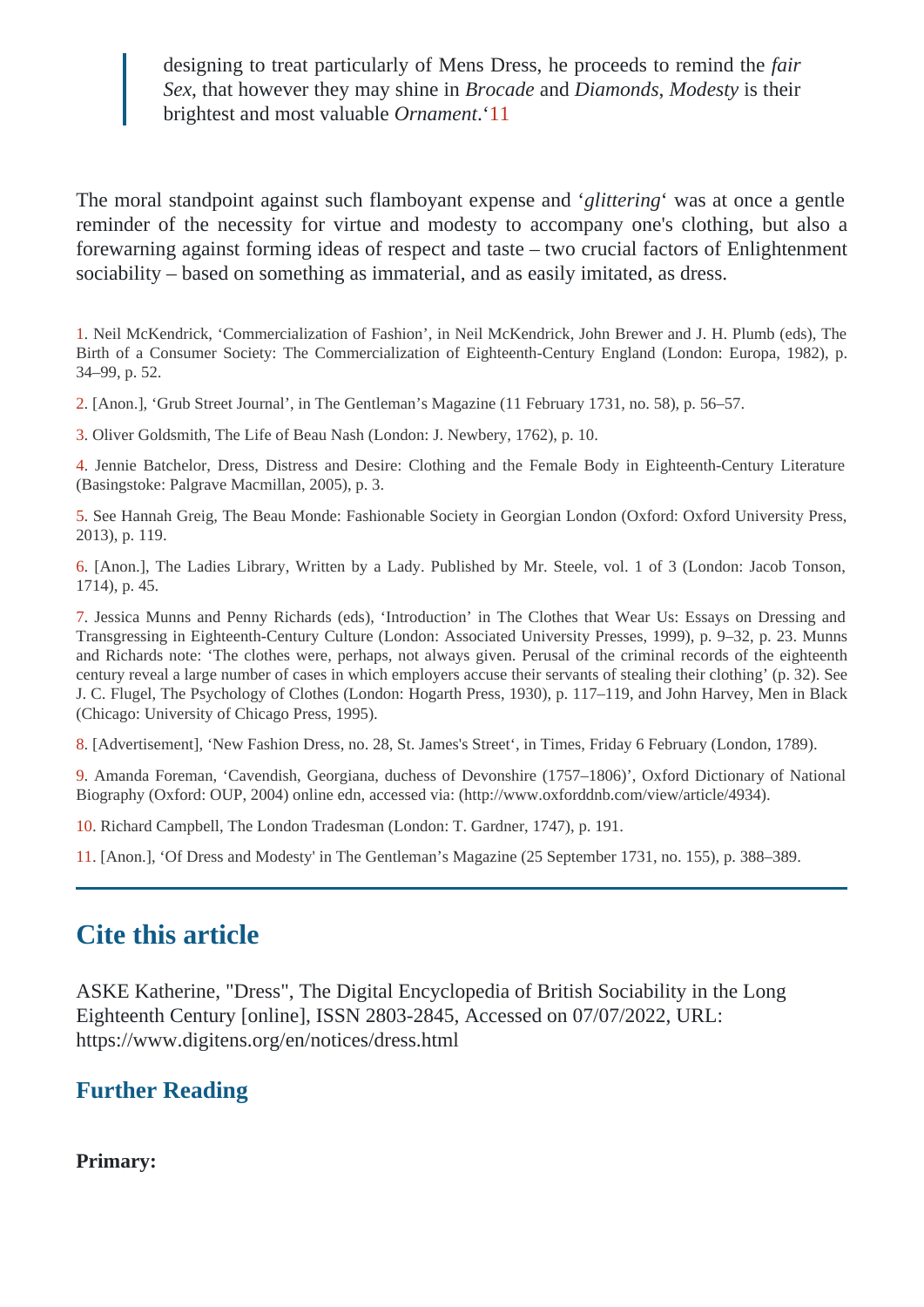[Anon.], 'Grub Street Journal', in The Gentleman's Magazine 1 February 1731, no. 58, p. 56-57.

[Anon.], 'Of Dress and Modesty', in The Gentleman's Magazine September 1731, no. 155, p. 388-89 (388).

[Anon.], 'New Fashion Dress, no. 28, St. James's Street(iniumnes Friday 6 February (London, 1789).

Campbell, RichardThe London Tradesmathondon: T. Gardner, [1747]).

Goldsmith, Oliver, The Life of Beau Nash London: J. Newbery, 1762).

Secondary:

Batchelor, Jennie Dress, Distress and Desire: Clothing and the Female Body in Eighteenth-Century Literature (Basingstoke: Palgrave Macmillan, 2005).

Flugel, J. C, The Psychology of Cloth (Bondon: Hogarth Press, 1930).

Foreman, Amanda, 'Cavendish, Goergiana, Duchess of Devonshire (1757-0806) Dictionary of National Biography Oxford: OUP, 2004)

Greig, Hannah The Beau Monde: Fashionable Society in Georgian Londom ord: Oxford University Press, 2013).

Harvey, JohnMen in Black (Chicago: University of Chicago Press, 1995).

McKendrick, Neil, Brewer, John and Plump, J. H. (edbie Birth of a Consumer Society: The Commercialization of Eighteenth-Century Englet mandon: Europa, 1982).

Munns, Jessica and Richards, Penny (edte), Clothes that Wear Us: Essays on Dressing and Transgressing in Eighteenth-Century Cult(Lirendon: Associated Presses, 1999).

### In the DIGIT.EN.S Anthology

The Gentleman's Magazine , 58 (11 February 1731), p. 56-57 ('Grub Street Journal').<sup>\*</sup>

The Gentleman's Magazineo. 155 (25 September 1731), p. 388-89 ('Of Dress and Modesty').\*

Taylor i[n](https://www.digitens.org/en/taylor-london-tradesman-1747.html) The London Tradesman<sup>747</sup>.\*

Oliver Goldsmit[h](https://www.digitens.org/en/oliver-goldsmith-life-beau-nash-1762.html), The Life of Richard Nash 762.

The Time[s](https://www.digitens.org/en/new-fashion-dress-times-1789.html)no.  $12846$  February 1789). $*$